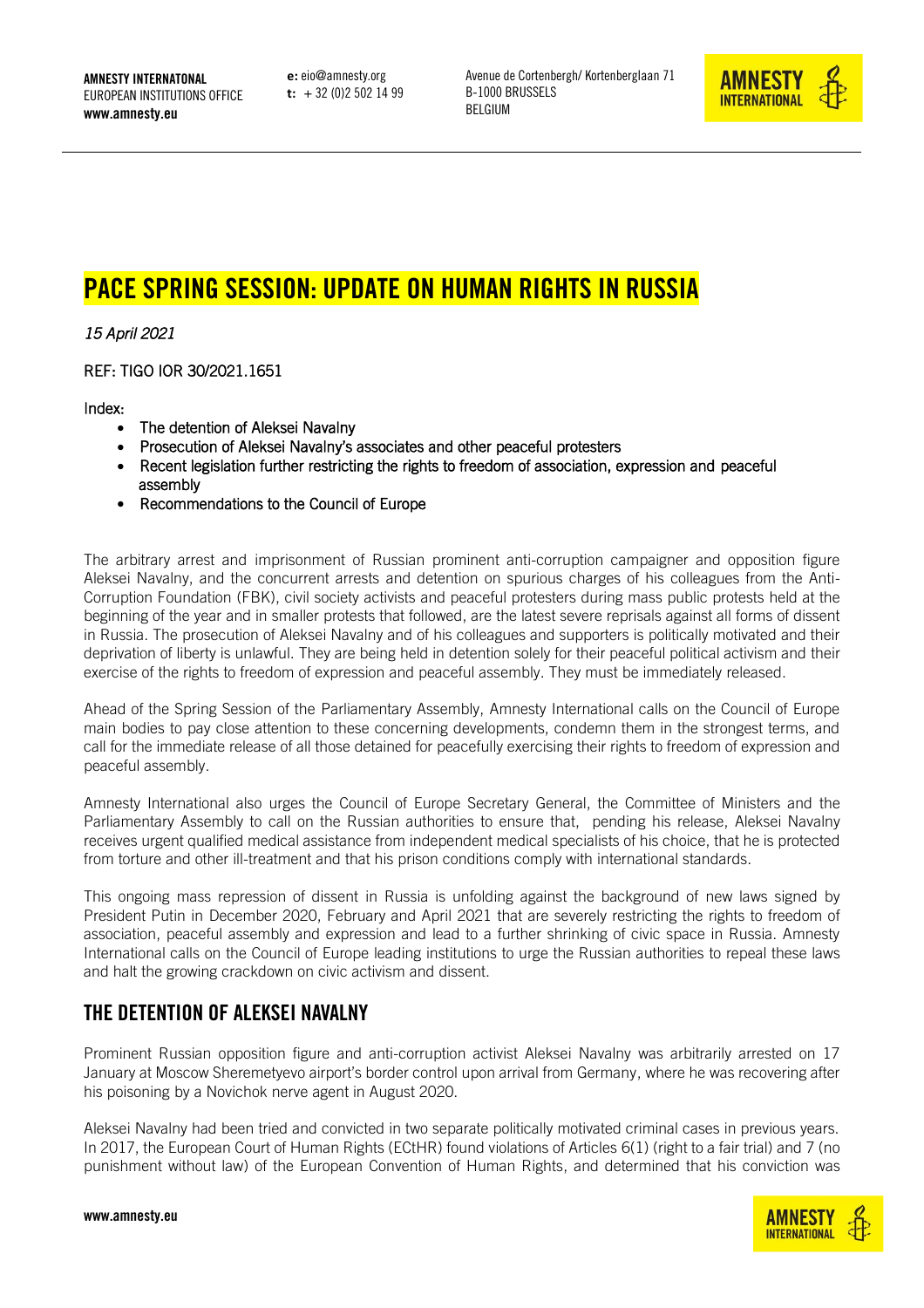"arbitrary and manifestly unreasonable". 1 In 2019, the Court found violations of Article 5 (right to liberty),10 (freedom of expression and 18 (establishing a political motivation for his house arrest) of the ECHR, in connection with the same case. 2 However, in April 2018, Aleksei Navalny's conviction and sentence were upheld by the Russian Supreme Court and the binding judgments of the European Court of Human Rights are yet to be implemented .

Following Aleksei Navalny's poisoning in 2020, and while he was recovering in Germany, the Russian Federal Penitentiary Service (FSIN) demanded that he immediately present himself to a probation officer or face prison for violating the terms of his non-custodial sentence. On 28 December, two days before the sentence expired (before the end of the so-called probation period of his sentence), FSIN requested his arrest and replacement of his noncustodial sentence with a prison term of three and a half years. Aleksei Navalny was then arrested on arrival in Russia "for multiple violations" of the terms of his sentence.

On 18 January, a court hearing took place inside the police station where Aleksei Navalny was held.<sup>3</sup> Neither he nor his lawyers were informed of the hearing in advance and he was deprived of his right to adequate time and facilities to prepare his defence. His lawyers were only allowed in at the last minute. As Navalny informed the court, the confidentiality of his communication with his lawyers had not been respected, in violation of fair trial standards. The court remanded Aleksei Navalny in custody for 30 days pending judicial review of his case. This decision was in violation of Russian law, since the legal provisions quoted by the judge who approved his remand do not provide for a 30-day detention for violation of probation. On 2 February, Moscow's Simonovsky District Court ruled that Aleksei Navalny's non-custodial sentence must be replaced with a prison term. Having already spent part of his sentence under house arrest in 2014 and early 2015, the judge ordered him to serve the remaining two and a half years of his sentence in prison.

On 20 January 2021, Navalny lodged an application before the ECtHR under Article 34 of the European Convention on Human Rights and made a request to the Court under Rule 39 of the Rules of Court related to his detention, asking for his release. On 16 February, the ECtHR granted an interim measure in favor of Navalny, with "regard to the nature and extent of risk to the applicant's life" and asked the Russian government to release him.<sup>4</sup> However, the Russian Ministry of Justice called the ECtHR's decision on interim measures "interference into judicial affairs of a sovereign state" as well as "unfounded, unjustified and *a priori* impossible to execute" and refused to comply.<sup>5</sup>

In March 2021, the Committee of Ministers adopted a Decision on the implementation of the European Court's ruling on the case of Navalnyy and Ofitserov group v. Russian Federation (Application No. [101/15\)](https://hudoc.exec.coe.int/eng#{%22EXECDocumentTypeCollection%22:[%22CEC%22],%22EXECAppno%22:[%22101/15%22]}), which includes the case Navalnyye v. Russian Federation.<sup>6</sup> The Committee of Ministers noted that Aleksei Navalny and the other applicants had been convicted in violation of the principle "no crime or punishment without law" and the right to a fair trial (violations of Articles 7 and 6 of the ECHR). The Committee expressed "profound concern that on 2 February 2021, a Moscow district court granted the request of the Russian Federal Penitentiary Service ("FSIN") "to convert Mr Alexey Navalnyy's suspended sentence, imposed as a result of the arbitrary conviction in this case, into a sentence of real imprisonment". The Committee of Ministers further noted that the "enforcement of the sentence handed down in such fundamentally flawed proceedings goes entirely against the conclusions and spirit of the Court's judgment" and urged the Russian authorities to "take all possible measures to quash the convictions in respect of both applicants and to erase all negative consequences against them; awaiting that to release Mr Alexey Navalnyy without delay".

Aleksei Navalny's health has seriously deteriorated since his latest arrest in early 2021. He has complained of debilitating pain in the back, numbness of his legs, and his condition appears to be worsening every day. In spite of his repeated requests, the penitentiary authorities have refused to allow a visit by a medical doctor of his choice or to pass on the medication recommended by the doctor. In protest, Aleksei Navalny announced a hunger strike on 31 March. On 5 April, it was reported that he had been transferred to a prison hospital due to complaints of high fever and cough. On 12 April, it was reported that Aleksei Navalny was transferred back to the penal colony. He continues his hunger strike and has reportedly lost about 15 kg of weight since his arrest. According to a post on his Twitter account of 12 April <sup>7</sup> the penal colony authorities were discussing whether to start to force feed him. Amnesty

<sup>7</sup> <https://twitter.com/navalny/status/1381580699656933379>



<sup>&</sup>lt;sup>1</sup> Navalnyye v Russia, Application 101/15

<sup>2</sup> Navalny v Russia (2), Application 43734/14.

<sup>3</sup> [https://www.amnesty.org/en/latest/news/2021/01/russia-authorities-use-farcical-surprise-hearing-to-keep-aleksei-navalny-behind-bars/.](https://www.amnesty.org/en/latest/news/2021/01/russia-authorities-use-farcical-surprise-hearing-to-keep-aleksei-navalny-behind-bars/)

<sup>4</sup> [https://hudoc.echr.coe.int/eng-press#{%22itemid%22:\[%22003-6942317-9334363%22\]}.](https://hudoc.echr.coe.int/eng-press#{%22itemid%22:[%22003-6942317-9334363%22]})

<sup>5</sup> https://www.rbc.ru/politics/17/02/2021/602d342b9a79472e64e0dfff

<sup>&</sup>lt;sup>6</sup> 1398<sup>th</sup> meeting, 9-11 March 2021 (DH Decision in the case of Navalnyy (Navalnyy and Ofitserov group) v. Russian Federation (Application

No. [101/15\)](https://hudoc.exec.coe.int/eng#{%22EXECDocumentTypeCollection%22:[%22CEC%22],%22EXECAppno%22:[%22101/15%22]}): "http://hudoc.exec.coe.int/ENG?i=004-49187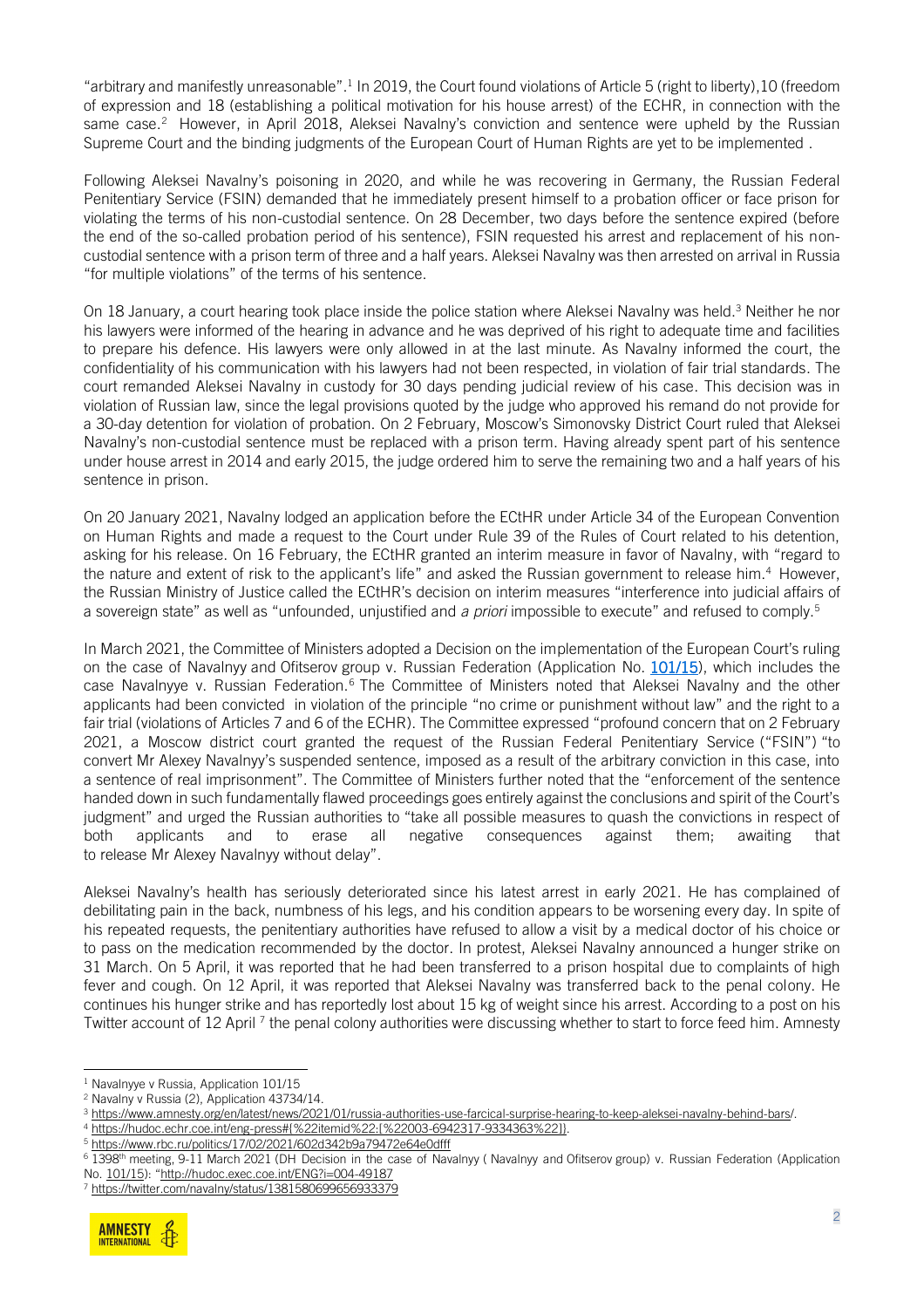International is deeply concerned that the lack of adequate health assistance, including by a doctor of his choice, presents a serious danger to his health and life.

#### PROSECUTION OF ALEKSEI NAVALNY'S ASSOCIATES AND OTHER PEACEFUL PROTESTERS

The authorities have also waged a campaign targeting Aleksei Navalny's supporters and colleagues from the Anti-Corruption Foundation (FBK), with dozens arrested on the day of his arrival in Russia, ahead of, during and after protests on 23 and 31 January and 2 February 2021, in a clear effort to stop them protesting and to intimidate others. Several of Aleksei Navalny's colleagues and supporters, including his spokesperson Kira Yarmysh and Pussy Riot member Maria Alyokhina are currently under house arrest, while others, including FBK lawyer Liubov Sobol and Navalny's brother Oleg, are under strict curfew on spurious criminal charges.

On 10 February, the Basmannyi Court in Moscow ruled to remand in custody for two months the FBK's head of staff, Leonid Volkov, as a criminal suspect under Article 151.2 (2) of the Criminal Code ("involvement of minors in unlawful activities which could endanger their life") for purportedly calling on minors via the internet to take part in protests. Leonid Volkov has denied making such calls, although children enjoy the right to freedom of peaceful assembly. The decision was issued *in absentia* and the Russian Investigation Committee placed Volkov on its wanted list. On 14 April, four journalists of the student online magazine DOXA, in Moscow, were charged under this case and put under house arrest for publishing a video appeal where they protested against intimidation of students and called on the youth to defend the right to freedom of peaceful assembly.

The authorities also severely clamped down on peaceful protesters who took to the streets across the country to support Aleksei Navalny and protest against corruption and injustice. According to the Russian monitoring organization OVD-Info, at least 4,033 protesters were arrested on 23 January, at least 5,754 on 31 January and a further 1,512 on 2 February,<sup>8</sup> the largest cumulative number of arrests of participants in protests that lasted a total of three days. Among those arrested were dozens of independent journalists and human rights defenders who were covering or monitoring the protests. Thousands of administrative prosecutions and at least 103 criminal cases were initiated across the country,<sup>9</sup> and further arrests and detentions on spurious charges are ongoing. According to numerous reports, peaceful protesters sentenced to "administrative detention" were subjected to ill-treatment, including *inter alia* being placed in severely overcrowded detention facilities, denied food and water for several hours, and had to spend lengthy (several hours at a time, often at nighttime) periods of time in police vans during transfer. People who participated in the protests have also reported that they were threatened with or were expelled from universities or colleges or have lost their jobs.

Peaceful protesters, including older people and children, were also subjected to excessive use of force by the riot police. For instance, Amnesty International monitors witnessed the vicious police response in Moscow on 23 January when law enforcement officers acted roughly and unreasonably against overwhelmingly peaceful protesters, pushing people down the stairs, beating protesters with batons and deliberately striking their vital organs. On 31 January, officers used electroshock equipment against peaceful, non-resisting protesters.

Amnesty International calls for the immediate release of all those who remain deprived of their liberty solely for organizing, calling for or participating in peaceful protests, for the dropping of all charges and the end of pending investigations related to the peaceful exercise of the right to freedom of peaceful assembly.<sup>10</sup>

## RECENT LEGISLATION FURTHER RESTRICTING THE RIGHTS TO FREEDOM OF ASSOCIATION, EXPRESSION AND PEACEFUL ASSEMBLY

#### *NEW LAWS AFFECTING THE RIGHT TO FREEDOM OF ASSOCIATION*

At least 10 new pieces of legislation have been adopted since the end of 2020 [which impose additional restrictions on the activities of civil society organizations, journalists and other media workers, and activists. The new measures

<sup>10</sup> [https://www.amnesty.org/en/latest/news/2021/01/russia-scores-of-activists-arrested-for-protesting-the-detention-of-aleksei-navalny-must-be](https://www.amnesty.org/en/latest/news/2021/01/russia-scores-of-activists-arrested-for-protesting-the-detention-of-aleksei-navalny-must-be-released/)[released/.](https://www.amnesty.org/en/latest/news/2021/01/russia-scores-of-activists-arrested-for-protesting-the-detention-of-aleksei-navalny-must-be-released/)



<sup>8</sup> [https://ovdinfo.org/articles/2021/02/03/sud-otpravil-alekseya-navalnogo-v-koloniyu-itogi-akciy-protesta-2-fevralya;](https://ovdinfo.org/articles/2021/02/03/sud-otpravil-alekseya-navalnogo-v-koloniyu-itogi-akciy-protesta-2-fevralya)

[https://ovdinfo.org/news/2021/02/02/spisok-zaderzhannyh-v-svyazi-s-sudom-nad-alekseem-navalnym-2-fevralya-2021-goda.](https://ovdinfo.org/news/2021/02/02/spisok-zaderzhannyh-v-svyazi-s-sudom-nad-alekseem-navalnym-2-fevralya-2021-goda) <sup>9</sup> https://zona.media/article/2021/03/29/repressions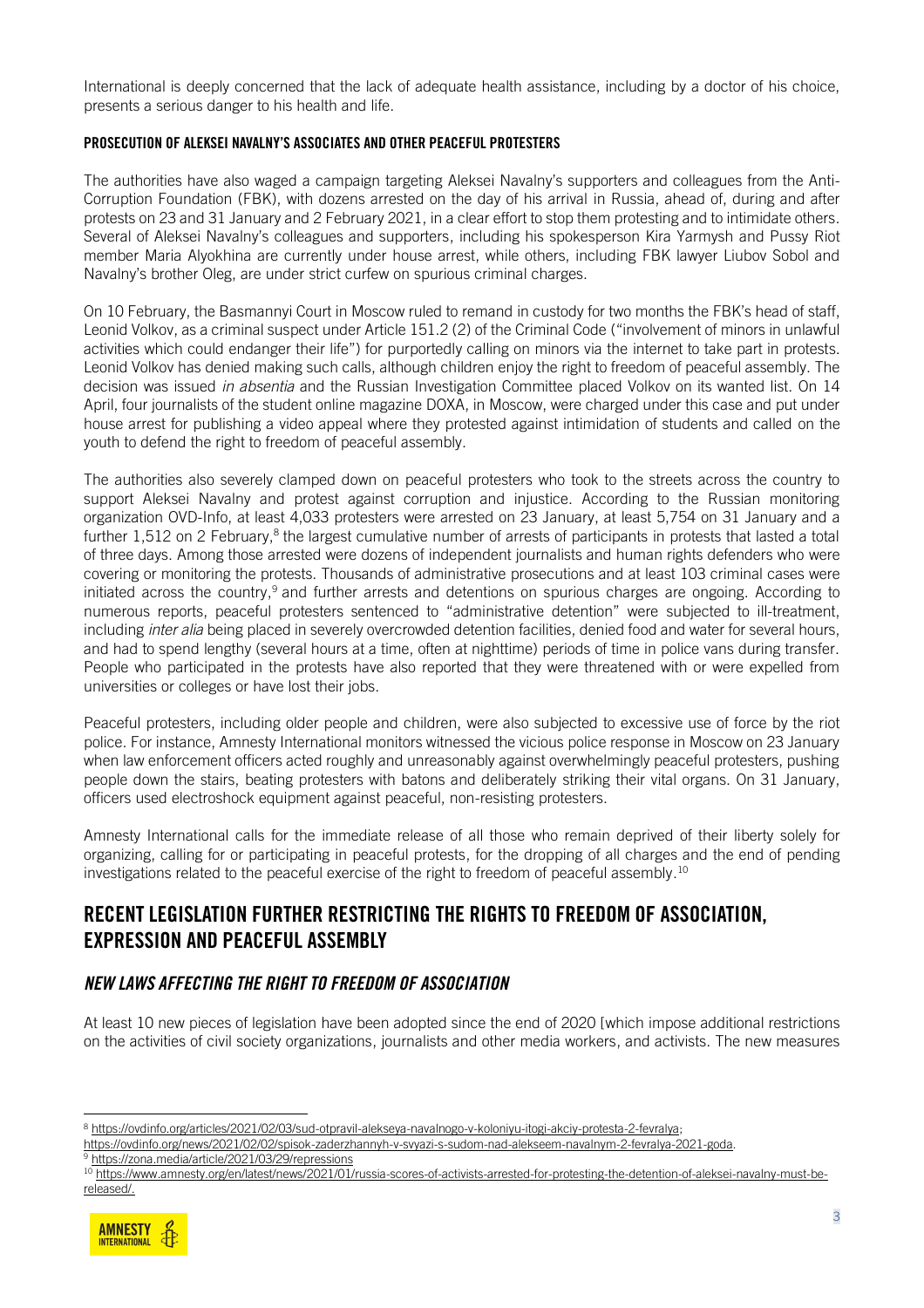clearly intend to further stigmatize independent civil society groups that are critical of the government and establish an almost total government control over their activities.

#### *LAW PROVIDING FOR DESIGNATION OF PRIVATE INDIVIDUALS AND UNREGISTERED PUBLIC ASSOCIATIONS AS "FOREIGN AGENTS"*

#### Federal Law No. 481-FZ "On Introducing Changes to Certain Pieces of Legislation of the Russian Federation to Take Further Measures to Combat Threats to National Security"

The bill was introduced on 17 November 2020, adopted by the State Duma on 23 December 2020, approved by the Federation Council on 25 December and signed by the President on 30 December 2020.

This law expands the scope of entities that may be put on the "foreign agents'" register to public associations and individuals, including civil society organisations and initiatives that are not formally registered. It also broadens the criteria under which financial or other support received by an organization or an individual may be classified as "foreign" for the purpose of this law, and introduces a number of discriminatory restrictions for those included in the "foreign agents" register.

Public associations which receive foreign funding or foreign support in kind, and which engage in broadly and vaguely defined "political activities", are required to register "voluntarily" as "foreign agents" of face severe consequences, including intrusive inspections and heavy fines.

By introducing these changes, the authorities have eliminated the legal loophole that allowed some groups to close their registered NGOs declared "foreign agents" and continue their work as an unregistered public association, to avoid having to carry this stigmatising label. Upon its registration as a "foreign agent", a public association must file quarterly reports on the funding and other assets received, and on their use. Moreover, any information about the activities of such association and any materials published, distributed or submitted by the association or persons linked to it (founders, members or executives) in the course of their "political activities" must be marked as "foreign agent" materials.

The same labelling requirement applies to the materials created by staff, executives and members of registered NGOs included in the "foreign agents" register. Media outlets are expressly prohibited from publishing information about "foreign agents" or re-printing their materials without the "foreign agent" marking.

While the "foreign agents" legislation had already been amended in December 2019, under the Law on Mass Media, to enable forcible registration of individuals as "foreign agents", these latest amendments have expanded the group of people who can be designated as "foreign agents". As such, any individual who is involved in a broadly and vaguely defined "political activity" or "collects information" about Russia's military or military-technical operations and is "influenced" by foreign sources of funding or by "Russian citizens or organizations acting on their behalf", can now be registered as a "foreign agent". Any foreign support, financial or in kind, can be classified as such "influence".

The extremely broad definition of "political activity" embraces, among other things, participation in public gatherings, petitions to the authorities or even expressing opinions regarding government's decisions. Given this, and the vague and overbroad definition of "foreign funding", countless individuals in Russia now face the risk of being included in the "foreign agents" register. Last December, this happened to three independent journalists, Denis Kamalyagin, Sergei Markelov and Lyudmila Savitskaya, prominent human rights defender Lev Ponomaryov, and St. Petersburgbased activist Darya Apakhonchich, all of whom were included in the registry of "foreign mass media performing the functions of a foreign agent" under the 2019 amendments to the Law on Mass Media.

Russian citizens registered as "foreign agents" cannot hold public or municipal office or access classified information that constitutes state secret. They are obliged to report bi-annually to the authorities about their activities, the amount of foreign funding received and used, and mark all their publications, official petitions and information about their work as "foreign agent" materials.

Foreign nationals, including foreign journalists under certain circumstances, can also be included in the "foreign agents" register. Alien "foreign agents" must notify the Ministry of Justice in advance of their planned arrival in Russia to perform their "foreign agent" activity.

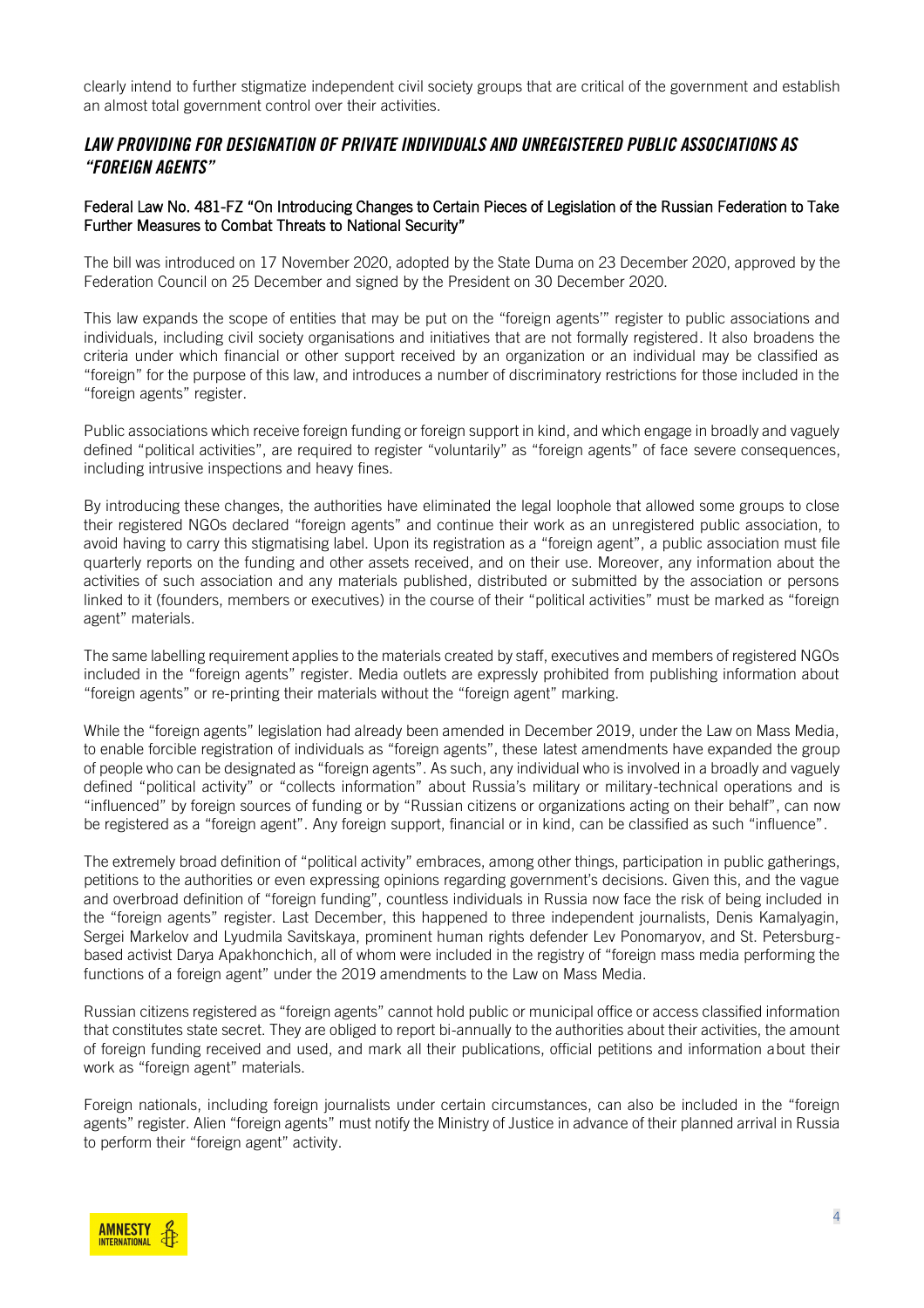These legislative amendments also introduce further restrictions and reporting requirements on NGOs already designated "foreign agents", including the requirement to report not only information about their executives but also about each member of their staff, amongst other issues.

#### *LAW INTRODUCING HARSHER CRIMINAL PENALTIES FOR VIOLATING THE "FOREIGN AGENTS" LAW*

The bill was introduced on 17 November 2020 and adopted by the State Duma on 23 December 2020. It was approved by the Federation Council on 25 December 2020 and signed into law by the President on 30 December 2020.

This legislation amends Article 330.1 of the Criminal Code which was first introduced in the 2012 law on "foreign agents". As in the case of NGOs listed as "foreign agents", unregistered public associations and their leadership can now be criminally prosecuted and fined up to 300,000 rubles (Euro 3,350) or sentenced to up to two years in prison for "malicious non-compliance" with the above legal requirements.

The new law provides for similar penalties for media outlets registered as "foreign agents" and their Russian legal entities. Individuals who have been put on the register of "foreign mass media performing the functions of a foreign agent" will face similar criminal penalties if they have already been found guilty of repeated violation of the "foreign agents" law under Article 19.34.1(2) of the Administrative Code. The most severe criminal penalty, up to five years in prison, is now envisaged for individuals who fail to voluntarily register as "foreign agents". The criminal charges may be brought against anyone who is allegedly gathering information about military activities; for all other individuals whose activities fall under this legislation, penalties under Article 19.7.5-4(1) of the Administrative Code apply in the first instance, which can be followed by criminal charges if the individuals fail to comply again. Failure to submit an activity report is also now a criminal offence under this legislation.

#### *LAW INTRODUCING FURTHER ADMINISTRATIVE SANCTIONS FOR VIOLATIONS OF THE "FOREIGN AGENTS" LAW*

#### Federal Law No 14-FZ "On Introducing Amendments to the Code of the Russian Federation on Administrative Offences"

The bill was introduced on 23 November 2020, adopted by State Duma on 16 February 2021 and by the Federation Council on the day after, and signed into law by the President on 24 February 2021. The law introduces new administrative sanctions that range from warnings to fines from 5,000 to 500,000 roubles (Euro 54- Euro 5,443) for violations of the "foreign agents" law. The penalties can be levied against all types of "foreign agents" and for NGOs' directors, staff members, founders, members and participants for a wide range of violations of the "foreign agents" law, including non-provision or untimely provision of information and absence of "foreign agent" marking. The law also provides for fines of up to 50,000 roubles (Euro 544) to media outlets that fail to mention the "foreign agent" status of NGOs, unregistered public associations and individuals in their reporting.

### *LAW AMENDING THE LAW ON NGOS REGISTERED AS "FOREIGN AGENTS"*

#### Federal Law No 75-FZ "On Introducing Amendments to the Federal Law 'On Non-Commercial Organizations'

The Law was introduced on 10 November 2020, adopted by the State Duma on 24 March 2021, approved by the Federation Council on 31 March 2021 and signed into law by the President on 5 April 2021.

This law expands criteria of what is legally defined as "foreign funding" for the purpose of the "foreign agents" law, extending it to funds received from Russian legal entities "whose beneficiary owners are foreign nationals or stateless persons". It also widens the legal grounds for conducting unscheduled audits of NGOs registered as "foreign agents", expanding them to cases when the authorities receive information on participation of an NGO in the activities of an "undesirable" organization.

Furthermore, the law obliges such NGOs to inform the Ministry of Justice about their programmes of work and planned activities prior to their implementation and to provide documentation once a year about existing programmes and events, report on their implementation or inform if such programmes or events were not implemented. Similar requirements have been established for subdivisions of foreign NGOs with the timing for provision of the documentation to be decided by the government. As with the subdivisions of foreign NGOs, the Ministry of Justice will have the authority to ban certain activities of Russian NGOs registered as "foreign agents". Failure to comply with

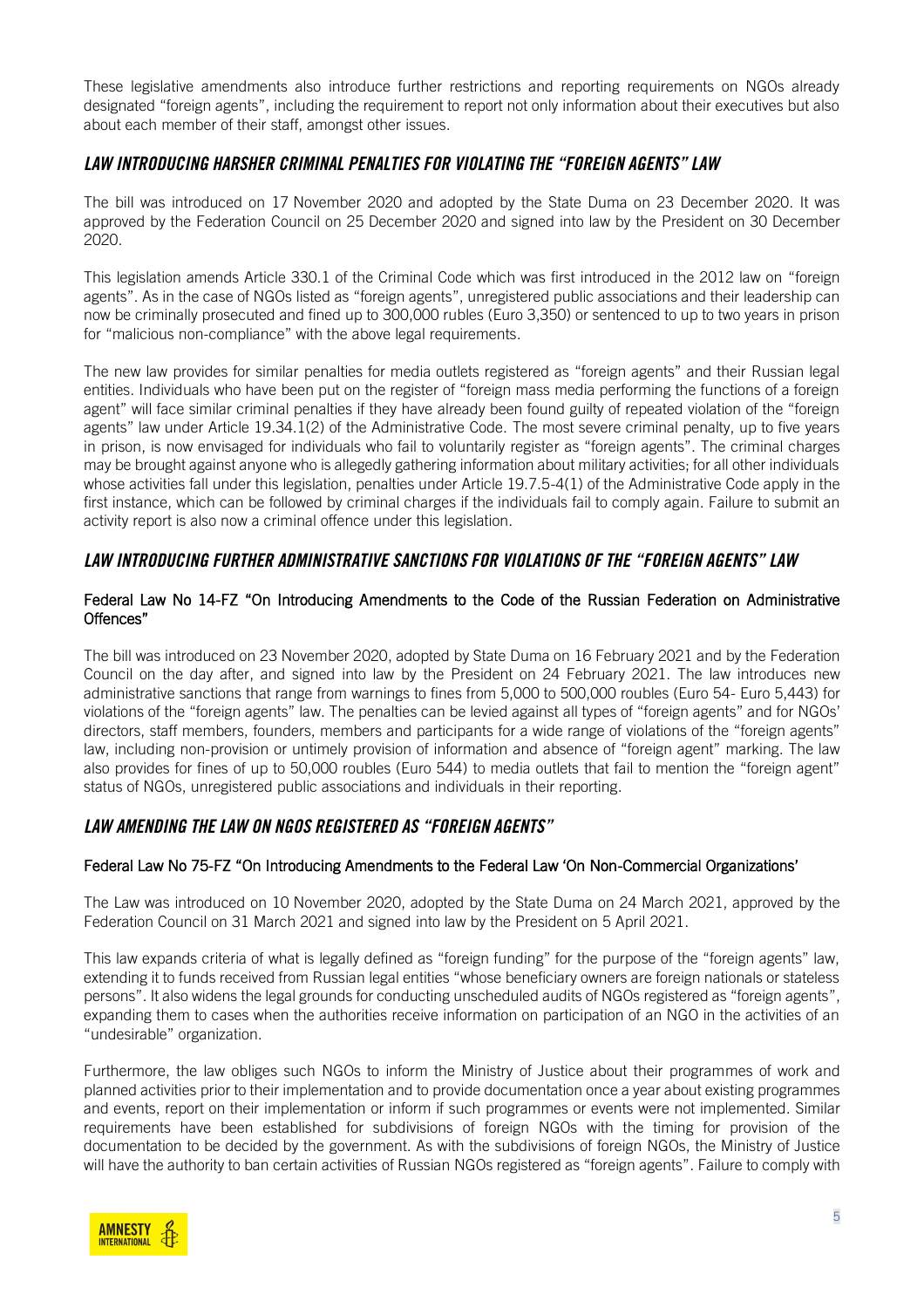orders of the Ministry of Justice will lead to liquidation of the respective NGO or subdivision of a foreign noncommercial NGO.

## NEW LAWS AND DRAFT BILLS AFFECTING THE RIGHT TO FREEDOM OF PEACEFUL ASSEMBLY

### *LAW ON PROHIBITION OF FOREIGN OR ANONYMOUS FUNDING OF MASS EVENTS*

The bill was introduced on 17 November 2020, adopted by the parliament in December, and signed by the President on 30 December 2020.

This legislative initiative compels organizers of mass gatherings with over 500 participants to report on the funding for such events, and requires that all relevant expenses and transactions are cashless and only go through an account in a Russian bank. Upon the bank transfer, all donors must provide detailed information about themselves, including passport numbers, registered taxpayer ID and registration date for legal entities.

Donations for public events from foreign governments, foreign organizations, international organizations or movements, foreign nationals, NGOs and individuals included in the "foreign agents" registry, unregistered public associations, Russian citizens under 16, anonymous donors and legal entities that have been established less than a year prior to transferring money, are prohibited.

### *LAW ON RECOGNIZING "PICKET LINES" AS MASS EVENTS AND OTHER RESTRICTIONS ON THE RIGHT TO FREEDOM OF ASSEMBLY*

The bill was introduced on 17 November 2020, adopted by the parliament in December, and signed by the President on 30 December 2020.

A single-person picket has remained for several years as the only form of street protest which does not require prior approval from the authorities. Activists have used this legal provision to protest in the form of so-called "picket lines" (lines of single picketers standing 50 metres apart). With the approval of this new law, picket lines are now equated with mass public events, which makes their prior official approval mandatory.

Moreover, the law allows the authorities to withdraw their approval for any pre-approved public event at any time if the organizers "disseminate information about the change of the purpose of the event" or if a "threat" of a terrorist attack has been reported. If the authorities insist that the organizers change the time or place of the planned event, the organizers cannot insist on their initial proposal or negotiate any alternatives. The only choice they have is either to accept the conditions imposed by the authorities or cancel the event altogether.

Journalists are prohibited from "conducting agitation" or otherwise "promoting" a mass event in the course of their professional activities.

## *LAW ON CRIMINALIZING OBSTRUCTION OF TRAFFIC*

The bill was introduced on 16 December 2020, adopted by the Parliament the same month and signed by the President on 30 December 2020.

Under this law, blocking traffic on roads, highways and urban streets is a criminal offence even in the absence of any grave consequences. The previous version of Article 267 of the Criminal Code only provided for punishments in cases when transportation infrastructure had been destroyed or damaged or other grave consequences had occurred. These amendments make blocking streets punishable by fines of between 100,000 and 300,000 roubles (Euro 1,100 – 3,300), or community service of up to 240 hours or up to one year of forced labour, or up to one year of imprisonment.

### *LAW ON ADDING NEW ELEMENTS TO THE CRIME OF "HOOLIGANISM"*

The bill was introduced on 14 December 2020, adopted by the Parliament the same month and signed by the president on 30 December 2020.

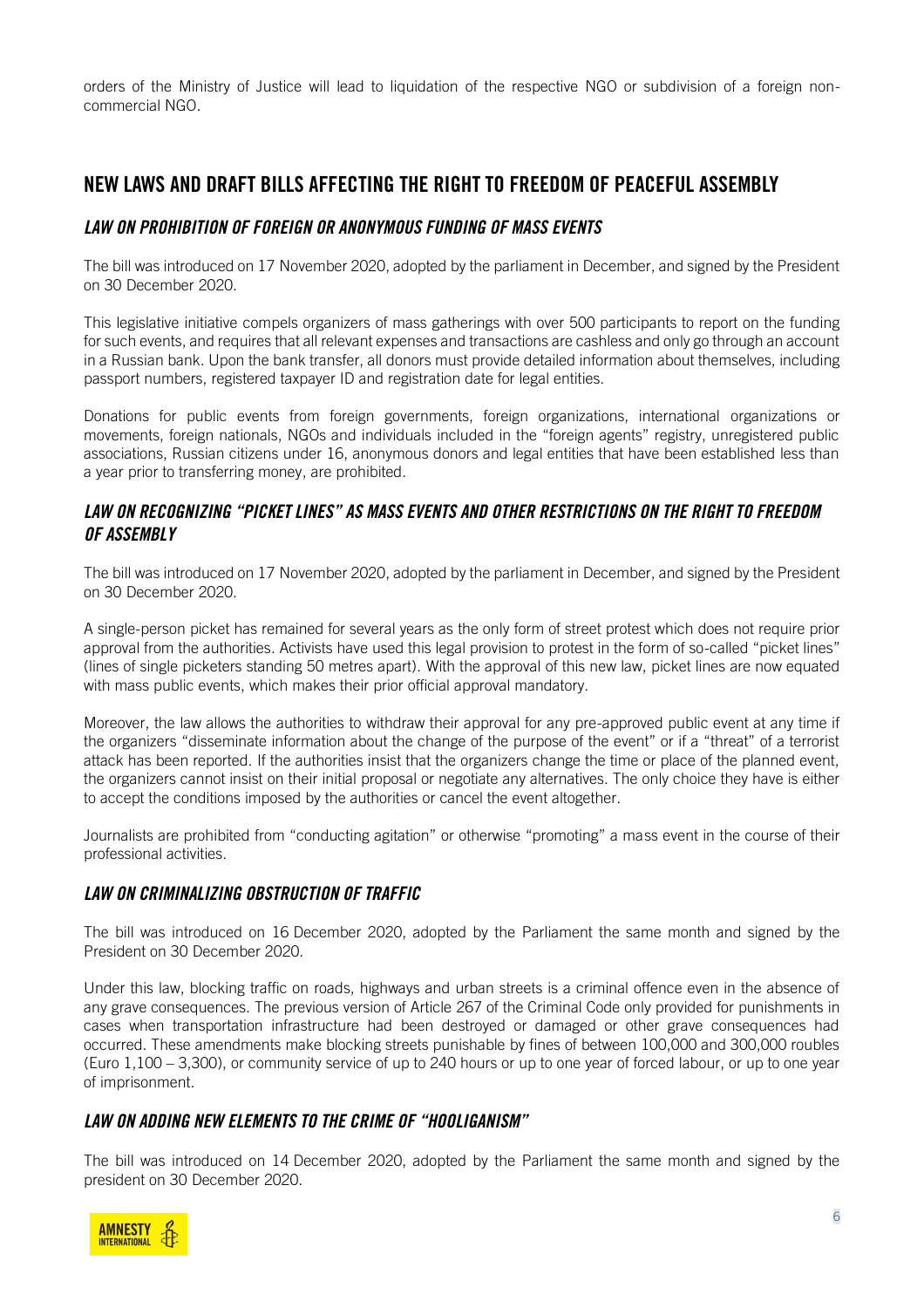These amendments introduce new elements to the crime of "hooliganism" under Article 213 of the Russian Criminal Code and increase penalties for violations of the law. Hooliganism with use of violence or threat of use of violence (instead of actual use of arms, as in the previous version of the article), and hooliganism committed by a "group" (instead of a "group of persons upon their prior conspiracy" or an "organized group") are now criminal offences carrying a maximum fine of 1 million roubles (Euro 11,100; previously 500,000 roubles or Euro 5,500) and a maximum sentence of seven years in prison (previously five years).

Charges of "hooliganism" are often used in Russia against civil society activists, peaceful protesters and others, for the purpose of stifling peaceful protest and any dissent.

### *[DRAFT BILL ON PENALTIES FOR UNLAWFUL USE OF MASS MEDIA WORKER BADGES](https://sozd.duma.gov.ru/bill/1060657-7)*

The bill was introduced on 23 November 2020 and adopted by the Parliament in the second reading on 28 January 2021.

In addition to restrictions on journalists' participation in mass events, the law will introduce fines of between 20,000 and 30,000 roubles (Euro 220 – 330) and/or community service of up to 50 hours for a person who falsely identifies as a journalist using a mass media worker's badge at mass events.

### *LAW [ON INCREASED ADMINISTRATIVE PENALTIES FOR DISOBEYING LEGITIMATE POLICE ORDERS AND FAILURE TO](https://sozd.duma.gov.ru/bill/1060689-7)  [COMPLY WITH THE RULES FOR MASS EVENT FUNDING](https://sozd.duma.gov.ru/bill/1060689-7)*

The bill was introduced on 23 November 2020 and adopted by the Parliament in its third reading on 10 February 2021. The law is pending signature by the President before it enters into force.

This law increases fines for several administrative offences related to the organization and holding of mass gatherings. It suggests that failure to comply with the rules regulating fundraising and spending for events be punishable by fines of between 10,000 and 20,000 roubles (Euro 111-223) for individuals; fines of between 20,000 and 40,000 roubles (Euro223446) for officials; and fines of between 70,000 and 200,000 roubles (Euro 781-2,231) for legal entities. Transferring money for a mass event by an entity that is not allowed to do so will be punishable by fines of between 10,000 and 15,000 roubles (Euro 111-167) for individuals, and between 50,000 and 100,000 roubles (Euro 557- 1,115) for legal entities.

The law also provides for increased punishments for non-compliance with "legitimate orders" of police and other officials; although the maximum penalty – 15 days of administrative arrest – remains the same. The fines are raised from 5001,000 roubles (Euro 5.5-11) to 2,000-4,000 roubles (Euro 22-44), and a penalty of community service of between 40 and 120 hours is added. Repeated failure to obey "legitimate orders" may lead to fines of between 10,000 and 20,000 roubles (Euro 111-223) instead of the current penalty of 5,000 roubles (Euro 55), or up to 30 days of administrative arrest (same as in the current version), or community service of between 100 and 200 hours (new).

## RECOMMENDATIONS TO THE COUNCIL OF EUROPE

Amnesty International calls on the Council of Europe's Secretary General, Committee of Ministers and Parliamentary Assembly to:

- Condemn in the strongest terms the politically motivated prosecution and arbitrary deprivation of liberty of Aleksei Navalny, his colleagues, associates and supporters, and call on the Russian authorities to immediately release Aleksei Navalny and all those who have been detained for peacefully exercising their rights to freedom of expression, association and peaceful assembly;
- Reiterate the European Court of Human Rights' decision of 16 February issuing an interim measure under Rule 39 of the Rules of Court to the Government of Russia to release Aleksei Navalny; pending his release, call on the Russian authorities to ensure that Aleksei Navalny is protected from torture and other illtreatment; that he is allowed to be examined by qualified independent medical specialists of his choice and that he is able to receive the treatment prescribed by them; and that an immediate investigation is conducted into his prison conditions, including into the alleged practice of sleep deprivation;